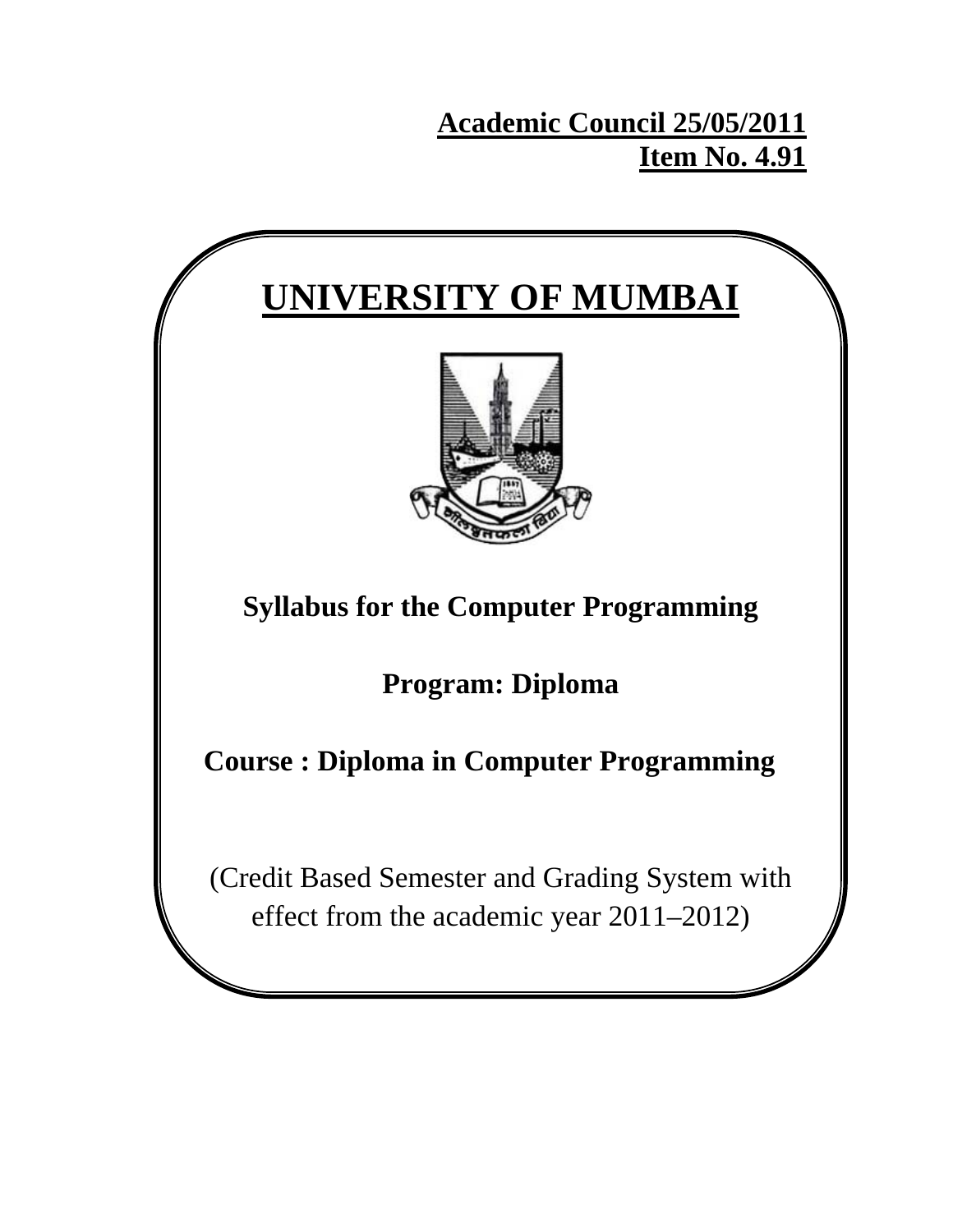# **Diploma in Computer Programming Syllabus (Credit, Grade and Semester System) To be introduced from the Academic Year 2011 – 2012**

The credits earned by the learner in the duration of the one year Diploma programme in Computer Programming are shown in the following Table. Eligibility to this programme is 10+2 or its equivalent. A student can opt for any number of modules (module means theory plus practical of a unit) provided the prerequisites each module have been fulfilled. Credits of this course are transferable to B.Sc. Computer Science. Transfer of credits could be extended to any other subject or discipline subject to the approval of the relevant BOS. Fees to this course would be charged at the rate Rs. 1000/- per module, and Rs. 10000/- for students who will take admission for one year (i.e., all four courses or 12 modules together). Certificate of completion will be awarded to students completing a course of 3 units.

| Year         | <b>Sem</b> |    | <b>Course I</b> |    | <b>Course II</b> |    | <b>Course III</b> |    | <b>Course IV</b> | <b>Total</b> |
|--------------|------------|----|-----------------|----|------------------|----|-------------------|----|------------------|--------------|
|              |            | Th | Pr              | Th | Pr               | Th | Pr                | Th | Pr               |              |
|              |            |    |                 |    |                  |    |                   |    |                  |              |
|              | П          |    |                 | -  |                  |    |                   |    |                  |              |
| <b>Total</b> |            |    |                 |    |                  |    |                   |    |                  | 12           |

| Per course per week                     |                                 |  |  |  |  |  |
|-----------------------------------------|---------------------------------|--|--|--|--|--|
| 1 lecture/period is 48 minutes duration |                                 |  |  |  |  |  |
|                                         | Practical<br>Tutorial<br>Theory |  |  |  |  |  |
| Actual contact                          |                                 |  |  |  |  |  |
| Credits                                 |                                 |  |  |  |  |  |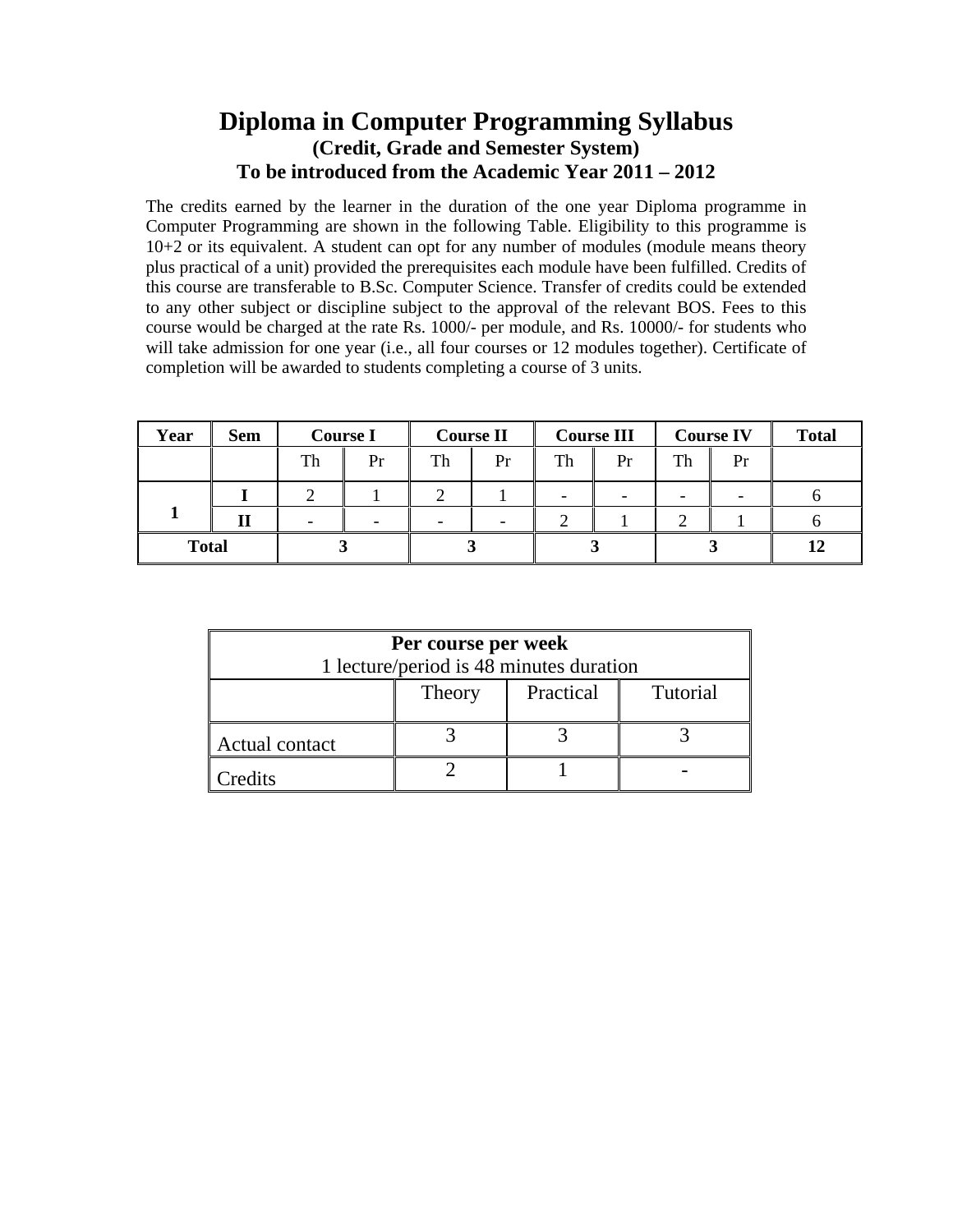# **Name of the Programme: Diploma in Computer Programming (Duration: Two Semesters)**

| <b>SEMESTER I</b>  |                                                              |                         |  |
|--------------------|--------------------------------------------------------------|-------------------------|--|
| <b>Course Code</b> | <b>Title</b>                                                 | <b>Credits</b>          |  |
|                    | <b>THEORY</b>                                                |                         |  |
| <b>DCP 101</b>     | <b>FOUNDATIONS OF PROGRAMMING</b>                            | 2 Credits (45 lectures) |  |
| <b>Unit I</b>      | Programming logic:                                           | 15 lectures             |  |
| (No pre-           | Introduction to Scratch, developing Scratch projects for     |                         |  |
| requisite)         | diverse applications                                         | $\overline{2}$          |  |
|                    | Mathematical /algebraic problem solving:                     |                         |  |
|                    | Use of flowcharts, introduction to sequential, selection and |                         |  |
|                    | iterative structures                                         | 3                       |  |
|                    | Introduction to imperative programming (IP) using Python     | 10                      |  |
| Unit II            | Functional programming (FP):                                 | 15 lectures             |  |
| (No pre-           | What is FP?, Lambda calculus, recursion                      | 6                       |  |
| requisite)         | Problem solving using FP, comparison of FP with IP           | 9                       |  |
| Unit III           | Sorting and searching algorithms:                            | 15 lectures             |  |
| $(Pre-$            | Developing the logic for various search and sort techniques  | 9                       |  |
| requisite:         | Complexity analysis of an algorithm, comparison of           |                         |  |
| Unit $I/II$ )      | different searching and sorting algorithms                   | 6                       |  |
| <b>DCP 102</b>     | <b>FOSS AND SCIENTIFIC COMPUTING</b>                         | 2 Credits (45 lectures) |  |
| Unit I             | Introduction to Free and Open Source Software (FOSS):        | 15 lectures             |  |
| (No pre-           | What is FOSS? Why and how to contribute to FOSS?             | $\overline{2}$          |  |
| requisite)         | Introduction to Linux:                                       |                         |  |
|                    | Linux distributions, installation                            | 3                       |  |
|                    | Elementary system commands and system administration         | 7                       |  |
|                    | Introduction to Emacs / vi                                   | 3                       |  |
| Unit II            | <b>Sage for Mathematical computations:</b>                   | 15 lectures             |  |
|                    | Introduction to Sage                                         | $\overline{2}$          |  |
|                    | Using Sage for computing sets, functions, relations,         |                         |  |
|                    | graphs, matrices, systems of simultaneous equations,         |                         |  |
|                    | counting                                                     | 8                       |  |
|                    | Computing Minimum spanning tree, shortest path and TSP       | 5                       |  |
| Unit III           | <b>Statistical computing and Open Office:</b>                | 15 lectures             |  |
| (No pre-           | Overview of probability, distribution functions, correlation |                         |  |
| requisite)         | and regression, statistical significance                     | $\overline{4}$          |  |
|                    | LPP, transportation and assignment problem, job              |                         |  |
|                    | scheduling, CPM                                              | 5                       |  |
|                    | Introduction to Open Office, Use of spreadsheet              |                         |  |
|                    | applications for statistical computing                       | 6                       |  |
|                    |                                                              |                         |  |
|                    |                                                              |                         |  |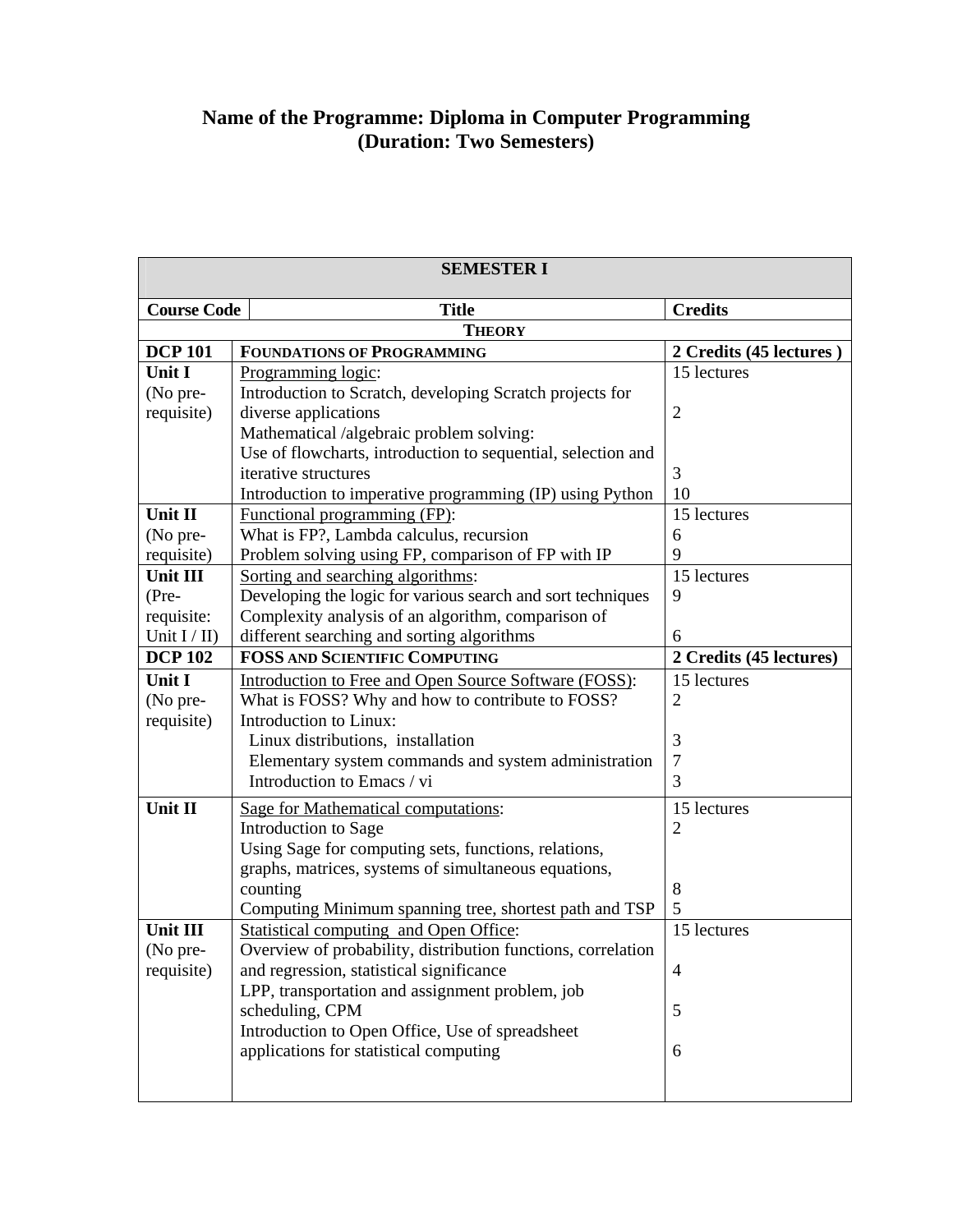| DCPPG1            | <b>PRACTICAL</b>                                                 | 2 Credits      |
|-------------------|------------------------------------------------------------------|----------------|
|                   | <b>IMPERATIVE AND FUNCTIONAL PROGRAMMING</b>                     |                |
| <b>Unit IP</b>    | Imperative programming practice:                                 | 15 periods     |
|                   | Walking-talking cat in Scratch                                   | 2              |
|                   | Modify a Scratch project                                         | 3              |
|                   | Simulate a calculator in Python                                  |                |
|                   | Generate / test prime numbers in Python                          | $\overline{c}$ |
|                   | Simulate a sound generator in Python                             | 5              |
|                   | Generate a word-doc vector of a text database                    | $\overline{2}$ |
| Unit II P         | Functional programming practice:                                 | 15 periods     |
|                   | Compute GCD                                                      | $\overline{2}$ |
|                   | Generate / test prime numbers                                    | $\overline{2}$ |
|                   | Generate Fibonacci sequence                                      | 1              |
|                   | Reverse a list                                                   | $\overline{c}$ |
|                   | Check if palindrome                                              | $\overline{2}$ |
|                   | Bubble sort, Quick sort                                          | 2, 2           |
|                   | Linear search                                                    | $\overline{2}$ |
|                   | Program analysis practice:                                       | 15 periods     |
|                   | Comparison of sorting algorithms:                                |                |
| <b>Unit III P</b> | selection sort, bubble sort, insertion sort and quicksort        | 8              |
|                   | Comparison of searching algorithms:                              |                |
|                   | linear search, binary search and hash search                     | $\tau$         |
|                   | <b>FOSS AND SCIENTIFIC COMPUTING</b>                             |                |
|                   | Practice FOSS tools:                                             | 15 periods     |
|                   | Use and contribute to wiki                                       | $\overline{c}$ |
| Unit IV P         | Linux installation (demonstration)                               | $\overline{2}$ |
|                   | Linux commands practice: e.g., login, logout, passwd, init,      |                |
|                   | du; clear, date, df; mkdir, rmdir, cd, mv, cp, rm, ps,; !!, tar, |                |
|                   | ping, talk, stty, locate, pwd; head, tail, more, grep, man       | 8              |
|                   | Elementary editing in Emacs / vi: Creation, saving and           |                |
|                   | retrieval of a document, move cursor / screen, type, copy,       |                |
|                   | delete character / word / line; use of search and help           | 3              |
| Unit V P          | Practice Sage environment:                                       | 15 periods     |
|                   | Set operations                                                   | $\mathbf{I}$   |
|                   | Operations on functions and relations                            | $\overline{c}$ |
|                   | Operations on matrices                                           | $\overline{2}$ |
|                   | Compute permutations and combinations                            | 1              |
|                   | Sage and / or Python:                                            |                |
|                   | Solve a system of simultaneous equations                         | 3              |
|                   | Compute minimum spanning tree                                    | 3              |
|                   | Compute shortest path                                            | 3              |
| Unit VI P         | Practice Open Office:                                            | 15 periods     |
|                   | Writer, Calc, Impress and Draw                                   | $\overline{4}$ |
|                   | Develop spreadsheet applications for probability                 |                |
|                   | computations, correlation and regression, plot distribution      |                |
|                   | characteristics and analyis                                      | 5              |
|                   | Mini project (any one): Develop a software for solving           |                |
|                   | LPP, transportation problem, assignment problem, job             |                |
|                   | sequencing, computing critical path                              | 6              |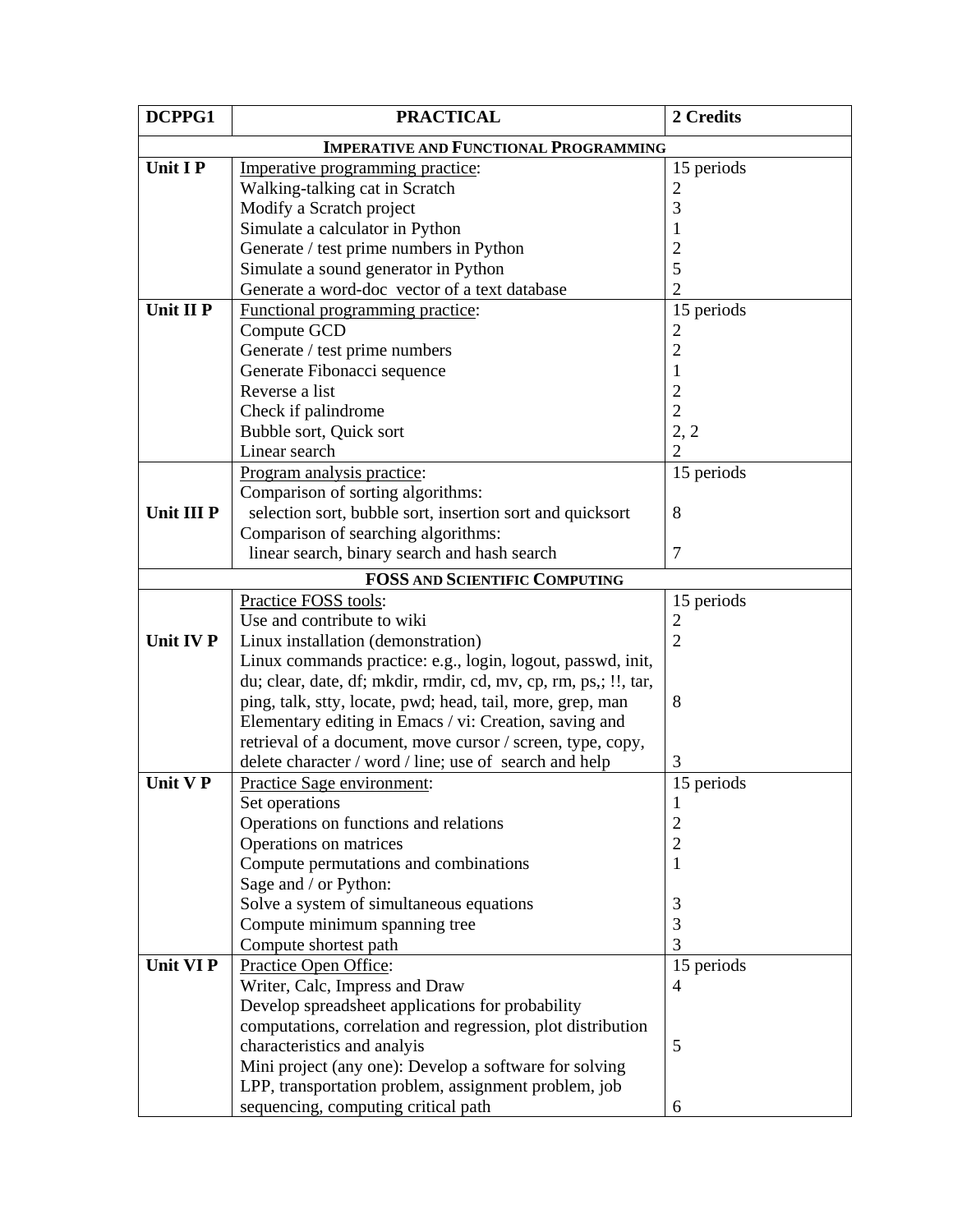|                 | <b>SEMESTER II</b>                                                                     |                         |
|-----------------|----------------------------------------------------------------------------------------|-------------------------|
| <b>DCP 201</b>  | <b>DATA STRUCTURES</b>                                                                 | 2 Credits (45 lectures) |
| <b>Unit I</b>   | Data structures and their implementations:                                             | 15 lectures             |
| PR: 101.1       | Lists, stacks, queues, trees and graphs                                                | 5                       |
|                 | Introduction to C programming                                                          | 10                      |
| Unit II         | Data structures in operating systems:                                                  | 15 lectures             |
| PR: 201.1       | Study/simulate data structures involved in                                             |                         |
| and 202.1       | Round robin scheduling<br>i.                                                           | 1                       |
|                 | ii. Priority pre-emptive scheduling                                                    | 5                       |
|                 | iii. Garbage collection                                                                | 9                       |
| Unit III        | Design of data structures for diverse applications:                                    | 15 lectures             |
| PR: 201.2       | Text Lineification and pattern searching<br>i.                                         | 5                       |
|                 | ii. Equation solver                                                                    | 3                       |
|                 | iii. Simulation of games such as tic-tac-toe, antakshari,                              |                         |
|                 | kho-khokho, cricket                                                                    | 7                       |
| <b>DCP 212A</b> | <b>OPERATING SYSTEMS: A CASE STUDY</b>                                                 | 2 Credits (45 Lectures) |
| <b>Unit I</b>   | Introduction and overview of the operating systems:                                    | 15 lectures             |
| PR: 101.1       | History and evolution of OS                                                            | $\overline{2}$          |
|                 | Operating systems – functions and structures                                           | 3                       |
|                 | Information management, process management and                                         |                         |
| Unit II         | resource scheduling, memory management                                                 | 9<br>15 lectures        |
| PR:             | System calls, shell commands:<br>What is a system call and how it works, challenges in |                         |
| 212A.1          | designing a system call, tracing code of some system calls.                            |                         |
|                 | For example, sys_exit, sys_fork, sys_read, sys_write,                                  |                         |
|                 | sys_open, sys_close, sys_sched_get_priority_max                                        | 10                      |
|                 | Introduction to Linux shells, Writing and executing shell                              |                         |
|                 | scripts. For example, to display date, time, data from a file                          | 5                       |
| Unit III        | Advanced topics:                                                                       | 15 lectures             |
| PR:212A.2       | Linux system security and administration – create, monitor                             |                         |
|                 | and kill processes, modify process priority, manage file                               |                         |
|                 | ownership, file access and control to access to the files,                             |                         |
|                 | create partitions and file systems, mount-unmount, boot-                               |                         |
|                 | shutdown-reboot, creating and maintaining user accounts,                               |                         |
|                 | logs, data backup                                                                      | 10                      |
|                 | Comparison between Linux and Windows                                                   | 5                       |
| <b>DCP 212B</b> | <b>CREATION AND MAINTENANCE OF E-CONTENT</b>                                           | 2 Credits (45 Lectures) |
| Unit I          | <b>Information and Communication Technologies:</b>                                     |                         |
| No Pre-         | Concept, importance, meaning and nature of Information                                 |                         |
| requisite       | and Communication Technologies                                                         | $\overline{2}$          |
|                 | Scope of ICT in Education – Using internet                                             |                         |
|                 | communication facilities like browsers, search engines,                                |                         |
|                 | e-mail, chat, conferencing, e-databases, blogs, wiki,                                  |                         |
|                 | forums, news, social networks, etc., in teaching-learning,                             |                         |
|                 | research and publications                                                              | 8                       |
|                 | Challenges in implementing information and                                             |                         |
|                 | communication technologies in education<br>Learning Content Management System: Moodle  | $\overline{c}$<br>3     |
|                 |                                                                                        |                         |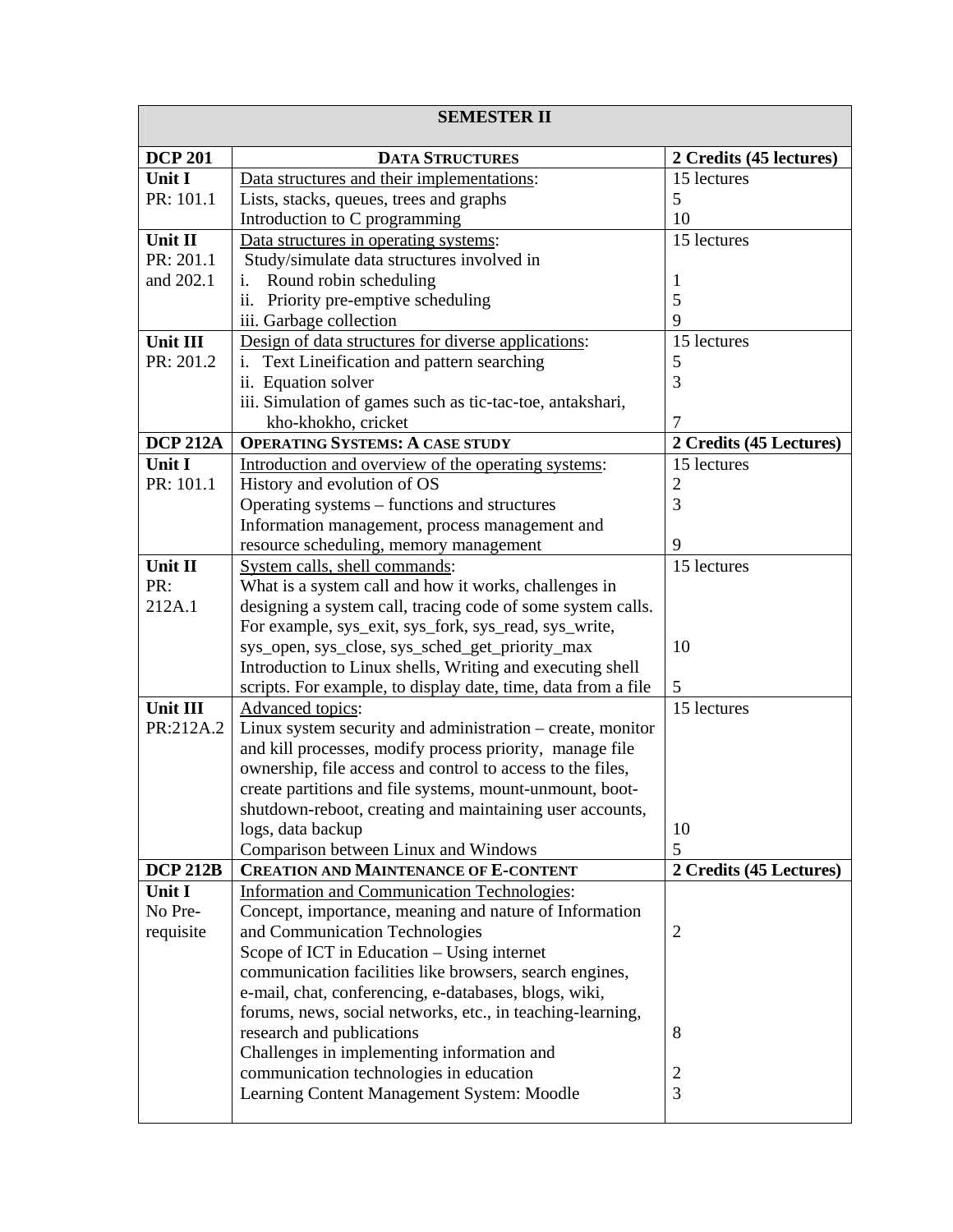| Unit II           | <b>Computer Basics and Content Creation in Moodle:</b>                                                 |                     |
|-------------------|--------------------------------------------------------------------------------------------------------|---------------------|
| PR:               | Computer - definition and structure; hardware (keyboard,                                               |                     |
| 212B.1            | mouse, scanner, microphone, digital camera, monitor,                                                   |                     |
|                   | printer, speaker, screen image projector, hard disk, CD and                                            |                     |
|                   | DVD, mass storage devices); software (OS and application                                               |                     |
|                   | software)                                                                                              | 6                   |
|                   | Moodle: Installation, introduction to the Moodle operating                                             |                     |
|                   | environment, create a course, organize resources and                                                   |                     |
|                   | content development, create a website, collaborative                                                   |                     |
|                   | versus individual learning facilities: forum, quiz, blog, etc.,                                        |                     |
|                   | database maintenance, grade-book and evaluation support                                                |                     |
|                   | in Moodle                                                                                              | 9                   |
|                   |                                                                                                        |                     |
| Unit III          | More tools for e-content creation:                                                                     |                     |
| PR:               | Introduction to Azure, Shareaza, DC++ for content sharing                                              | $\overline{2}$      |
| 212B.2            | Introduction to Drupal, Jumla, comparison with Moodle                                                  | $\overline{4}$      |
|                   | Legal and ethical issues - copyright, hacking netiquette, etc.,                                        |                     |
|                   | security and auditing issues                                                                           | $\overline{c}$      |
|                   | Introduction to scripting languages                                                                    | 5                   |
|                   | Component content management system, Web content                                                       |                     |
|                   | management system                                                                                      | $\overline{2}$      |
|                   |                                                                                                        |                     |
| <b>USCSPG2</b>    | <b>PRACTICAL</b>                                                                                       | 2 Credits           |
|                   | <b>DATA STRUCTURES</b>                                                                                 |                     |
| Unit I P          | Programming in C:                                                                                      | 15 periods          |
|                   |                                                                                                        |                     |
|                   |                                                                                                        | 1                   |
|                   | Hello world, simple calculator                                                                         | 1                   |
|                   | Find max / min of a given list                                                                         | 1                   |
|                   | Functions factorial $(n)$ / swap $(n1, n2)$                                                            |                     |
|                   | Simulate the following data structures<br>List                                                         |                     |
|                   | i.<br>ii.                                                                                              | $\overline{c}$      |
|                   | Doubly linked list<br>iii.<br><b>Stack</b>                                                             | $\overline{2}$<br>1 |
|                   |                                                                                                        |                     |
|                   | Two-way stack<br>iv.                                                                                   | $\mathbf{1}$        |
|                   | Queue<br>V.                                                                                            | 1                   |
|                   | vi. Complete binary tree                                                                               | $\mathbf{c}$        |
|                   | vii. Binary search tree                                                                                | 1                   |
|                   | viii. Precedence graphs                                                                                | $\overline{2}$      |
| Unit II P         | Simulation of OS data structures (in $C /$ Python):                                                    | 15 periods          |
|                   | Round robin queue                                                                                      | -1                  |
|                   | Priority pre-emptive queue (2 priority criteria)                                                       | 6                   |
|                   | Grbage collection techniques (2 algorithms)                                                            | 8                   |
| <b>Unit III P</b> | Software development in $C /$ Python:                                                                  |                     |
|                   | Line beautifier                                                                                        | 15 periods          |
|                   |                                                                                                        | $\overline{c}$<br>3 |
|                   | Substring searching<br>Equation solver                                                                 | $\overline{2}$      |
|                   |                                                                                                        |                     |
|                   | Mini project (in C / Python):                                                                          |                     |
|                   | Simulation of data structures involved in a game<br>(For example, tic-tac-toe, antakshari, kho-khokho) | 8                   |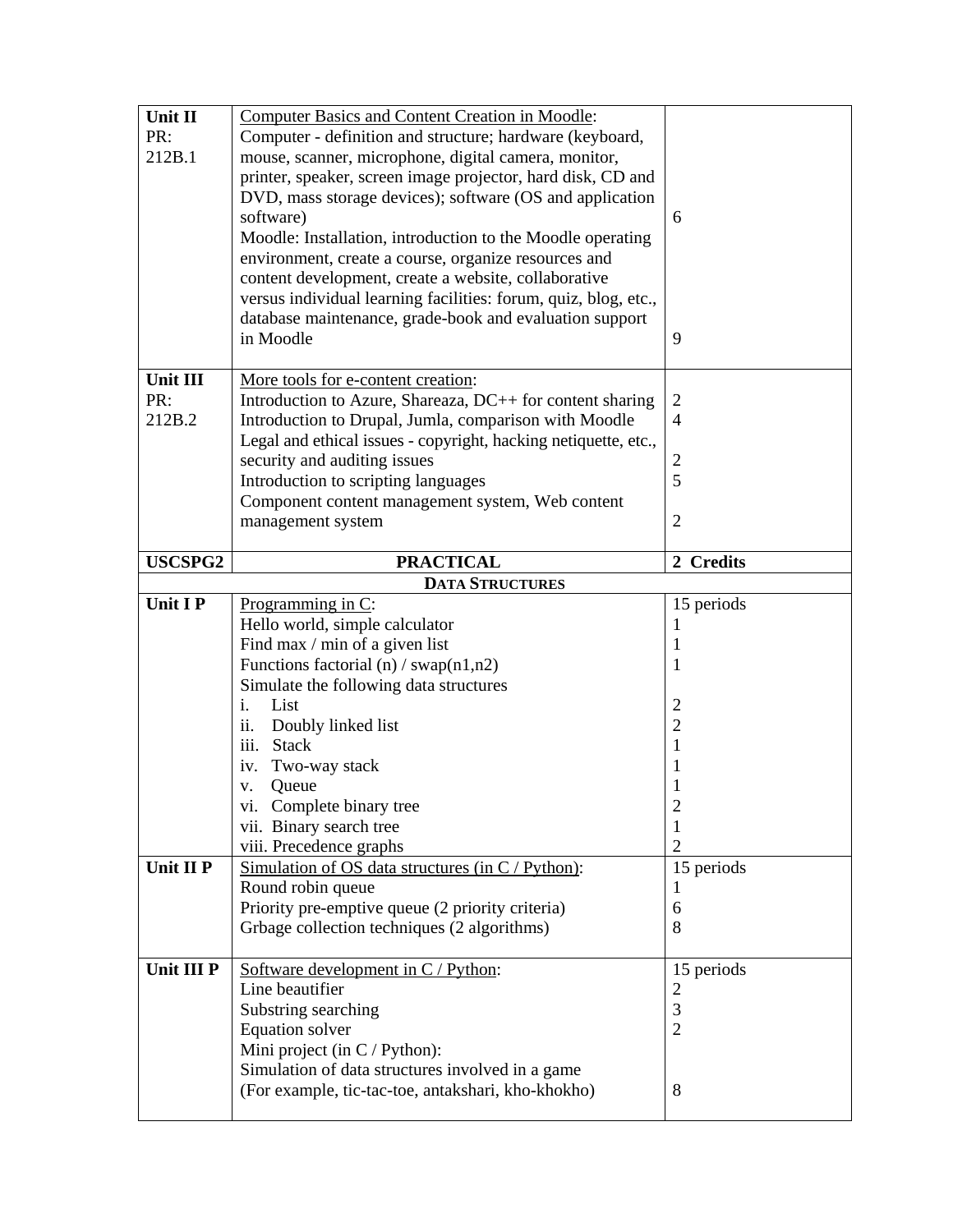|                | <b>OPERATING SYSTEM: A CASE STUDY</b>                      |                |  |  |  |
|----------------|------------------------------------------------------------|----------------|--|--|--|
| Unit IV P      | Practice:                                                  | 15 periods     |  |  |  |
|                | Linux installation                                         | 3              |  |  |  |
|                | Customization of vi:                                       |                |  |  |  |
|                | i. Abbreviations and mapping keys to other keys            | $\overline{2}$ |  |  |  |
|                | ii. EXINIT and .exrc                                       | $\overline{4}$ |  |  |  |
|                | iii. Version control system (SCCS, variants)               | $\overline{2}$ |  |  |  |
|                | iv. File recovery from temporary copy                      | $\mathbf{1}$   |  |  |  |
|                | Comparison of different Linux distributions                | 3              |  |  |  |
| Unit V P       | Understanding source code:                                 | 15 periods     |  |  |  |
|                | Trace, understand and re-document the source code of       |                |  |  |  |
|                | (any four) system calls                                    | 8              |  |  |  |
|                | Write shell scripts for                                    |                |  |  |  |
|                | Display time and date<br>i.                                | $\mathbf{1}$   |  |  |  |
|                | ii. List the files / directories that have a given         |                |  |  |  |
|                | string pattern in filenames / contents                     | 3              |  |  |  |
|                | iii. Create a file by copying a selected portion           |                |  |  |  |
|                | (condition given) from an existing file                    | 3              |  |  |  |
| Unit VI P      | Playing with source code:                                  | 15 periods     |  |  |  |
|                | Modify password criteria                                   | 1              |  |  |  |
|                | Customize copy command                                     | 1              |  |  |  |
|                | Write own file compression                                 | 3              |  |  |  |
|                | Write own text line beautifier                             | $\overline{2}$ |  |  |  |
|                | Mini project:                                              |                |  |  |  |
|                | Study a class of functions related to a task of an OS. For |                |  |  |  |
|                | example, user accounts management and security, file and   |                |  |  |  |
|                | device management, process management and memory           |                |  |  |  |
|                | management. Trace the source code, re-document it.         |                |  |  |  |
|                | Compare their functionality in Linux and MS-Windows.       |                |  |  |  |
|                | Suggest possibilities of modifications and try a few of    |                |  |  |  |
|                | them. Report your experience.                              | 8              |  |  |  |
|                | <b>CREATION AND MAINTENANCE OF E-CONTENT</b>               |                |  |  |  |
| Unit IV P,     | Project:                                                   | 45 periods     |  |  |  |
| <b>V</b> P and | Create multi-media and interactive e-contents of 10        |                |  |  |  |
| VI P           | instructional hours in any subject of your choice and      |                |  |  |  |
|                | integrate it into an LMS. Make it sharable under FOSS      |                |  |  |  |

Allocation of time per credit:  $1$  Credit = 30 to 40 hours

Total contact hours: 468 hours per Semester i.e. 936 hours per year

Ratio of instruction: Self study :– (i) Theory – 1:1, (ii) Practical – 4:1

The time duration per credit is divided into two parts:

- 1. Approximately fifty percent of the time will be spent on classroom instruction including practical as prescribed by the University.
- 2. Rest of the time spent as notional hours (30-40 hrs/credit)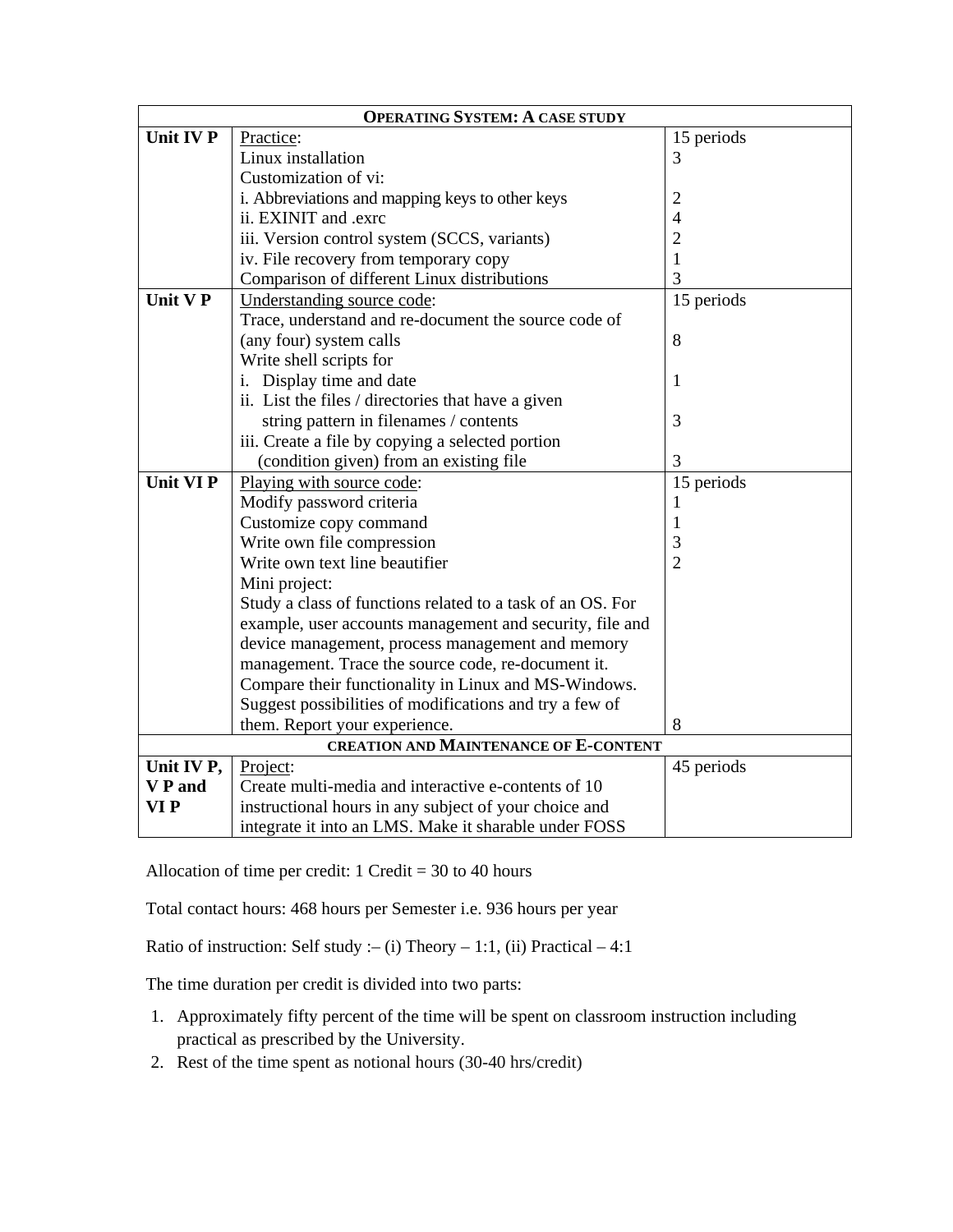(Notional Hours: Module to be selected as per the Department requirements.) Following are a few activities that have been suggested with the following objectives:

- i. To facilitate the students in making progress through collaborative learning
- ii. To enhance their event management skills
- iii. To inculcate the value: Help society while you learn more
- iv. To promote career building and earning

Activities:

- i. Conducting Scratch workshops for junior college and high school students and teachers of disciplines other than CS
- ii. Organizing Scratch project contests to model a logical solution for non-mathematical problems (like developing a game or a dialogue, in order to accomplish a goal in an activity)
- iii. Test for modeling small problems using the functional approach
- iv. Presenting the performance of different algorithms on real life (primary, secondary) and simulated datasets
- v. Seminar on "career opportunities for Linux and FOSS users / programmers"
- vi. Sage workshop in collaboration with IITB and participation in Sage sprints
- vii. Presentation of mini projects
- viii. Programming contest
- ix. Mini project contest
- x. OS utilities demonstration sessions
- xi. Quiz on all aspects that have been studied and their relevance in the current context
- xii. Workshop / seminar in collaboration with MLUG

# **Credit Assignment:**

# **Semester I :**

| Course                          | Credits<br>Learning Hours(h)<br>Lectures $(L)$ |               |        |           |
|---------------------------------|------------------------------------------------|---------------|--------|-----------|
|                                 | Theory                                         | Practical     | Theory | Practical |
| I (DCP 101)                     | $45 L = 36 h$                                  |               |        |           |
| (DCPP 101)                      |                                                | $45 L = 36 h$ |        |           |
| II (DCP $102$ )                 | $45 L = 36 h$                                  |               | っ      |           |
| II (DCPP $102$ )                |                                                | $45 L = 36 h$ |        |           |
| Total / Semester: $90 L = 72 h$ |                                                |               |        |           |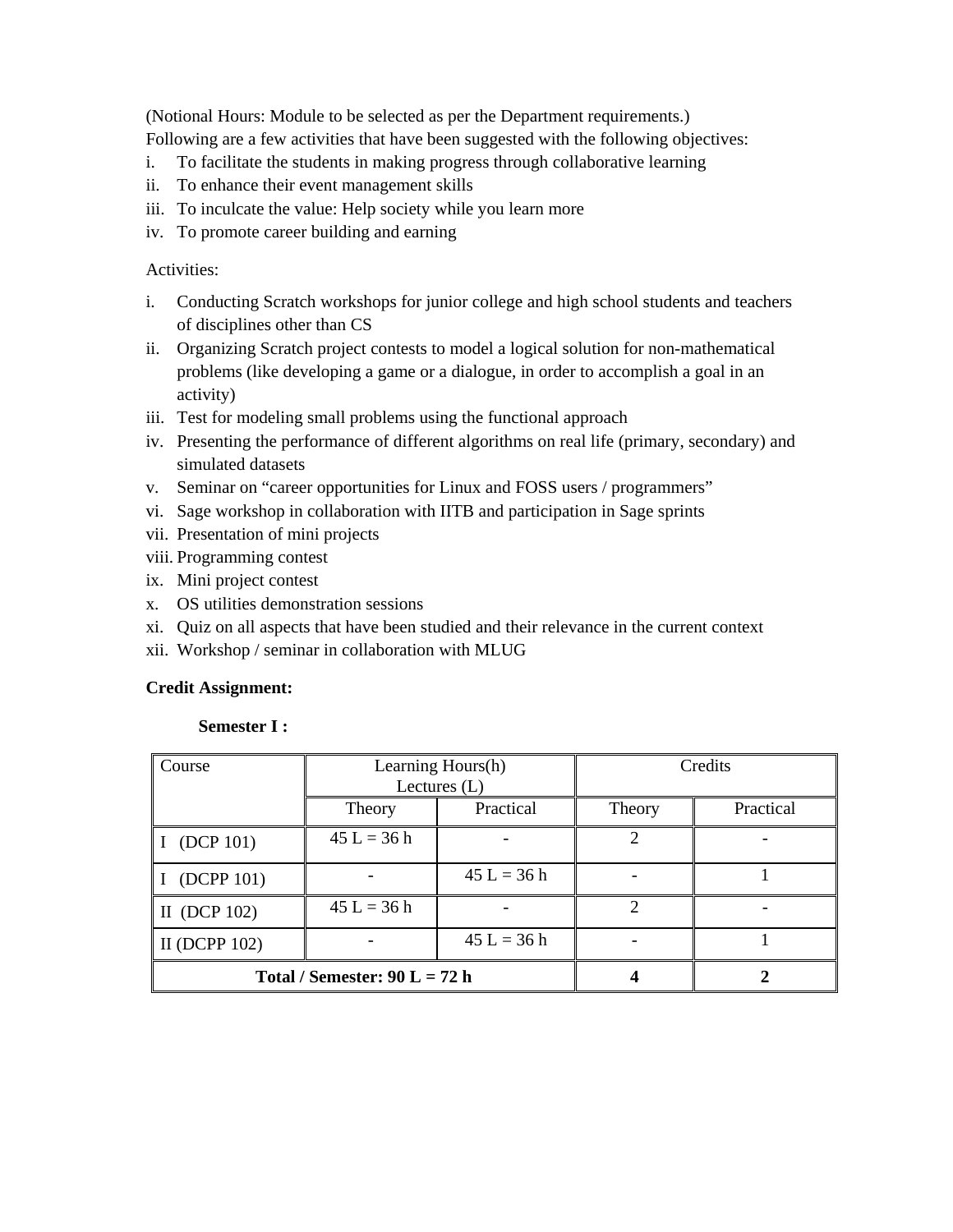# **Semester II :**

| Course                       | Learning Hours (h)<br>Lectures $(L)$ |                 | Credits                     |              |
|------------------------------|--------------------------------------|-----------------|-----------------------------|--------------|
|                              | Theory                               | Practical       | Theory                      | Practical    |
| I (DCP 201)                  | $45 L = 36 h$                        |                 | $\mathcal{D}_{\mathcal{L}}$ |              |
| I (DCPP 201)                 |                                      | $45 L = 36 h$   |                             |              |
| II (DCP 212A $/$<br>212B     | $45 L = 36 h$                        |                 | $\mathcal{D}$               |              |
| II (DCPP 212A /<br>212B      |                                      | $45 L = 36 h$   |                             |              |
| <b>Total / Semester</b>      | $90 L = 72 h$                        | $90 L = 72 h$   | 4                           | $\mathbf{2}$ |
| <b>Grand Total /</b><br>Year | $180 L = 144 h$                      | $180 L = 144 h$ | 8                           | 4            |

#### **Scheme of Examination:**

The performance of the learners shall be evaluated into two parts. The learner's performance shall be assessed by Internal Assessment with 40% marks in the first part and by conducting the Semester End Examinations with 60% marks in the second part. The allocation of marks for the Internal Assessment and Semester End Examinations are as shown below:-

- 1. **Internal Assessment**: It is defined as the assessment of the learners on the basis of continuous evaluation as envisaged in the Credit based system by way of participation of learners in various academic and correlated activities in the given semester of the progamme.
- 2. **Semester End Assessment** : It is defined as the assessment of the learners on the basis of Performance in the semester end Theory/ written/ Practical examination.

# **Modality of Assessment :**

**A) Internal Assessment - 40%**

# **i. Theory (DCP 101, DCP 102, DCP 201 and DCP 212A / DCP 212B) 40 marks**

| $Sr$ No      | Evaluation type                                                                                                                                                  | <b>Marks</b> |
|--------------|------------------------------------------------------------------------------------------------------------------------------------------------------------------|--------------|
|              | Two assignments/case study/project                                                                                                                               |              |
| ◠            | One class test (multiple choice questions objective)                                                                                                             |              |
| $\mathbf{c}$ | Active participation in routine class instructional deliveries (quiz/seminars                                                                                    |              |
|              | /presentation)                                                                                                                                                   |              |
|              | Overall conduct as a responsible student, manners, skill in articulation, leadership<br>qualities demonstrated through organizing co-curricular activities, etc. |              |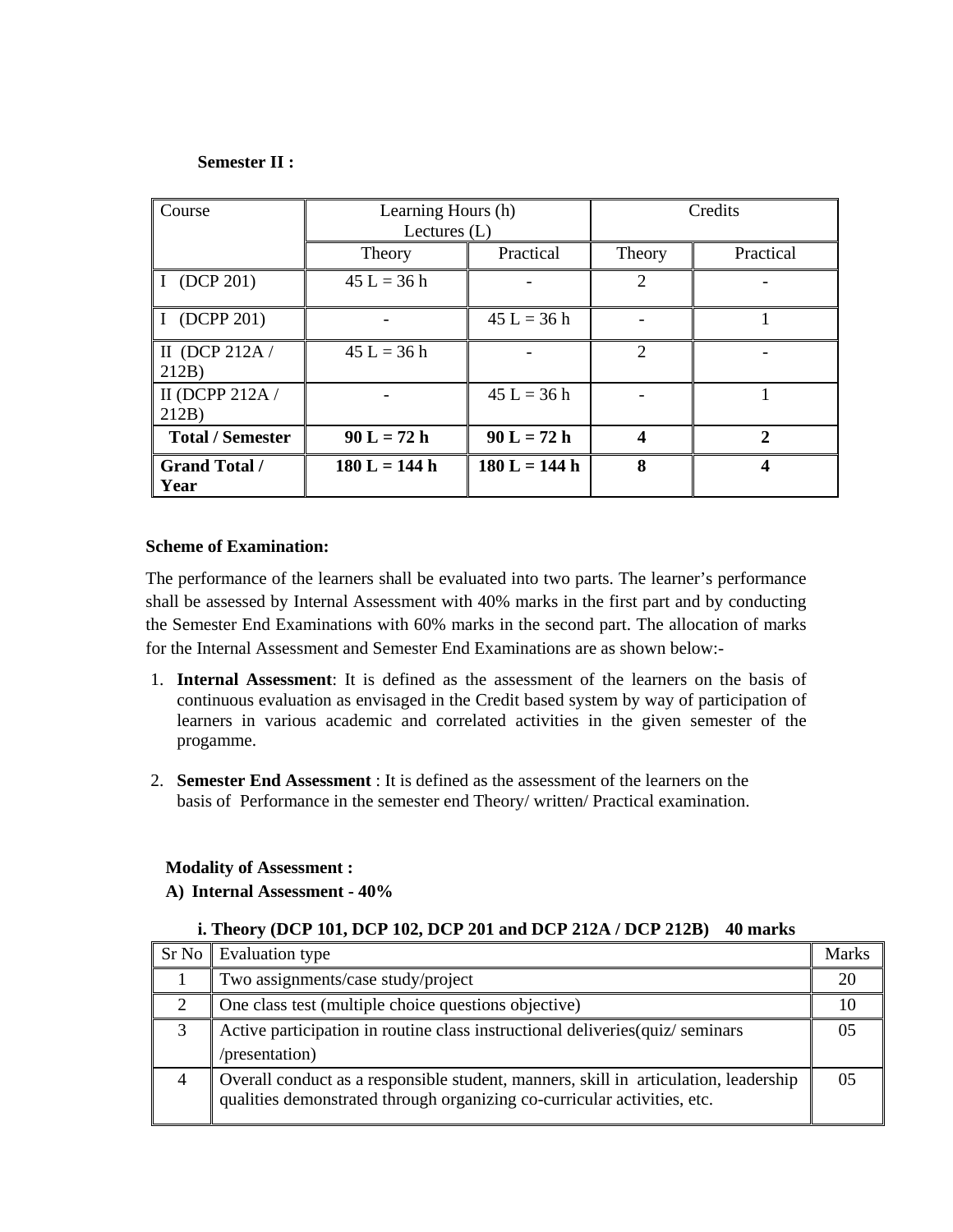# **ii. Practical (DCPPG1 and DCPPG2) 20 marks**

| Sr No Evaluation type                      |  |
|--------------------------------------------|--|
| Achievements in modeling, programming,     |  |
| demonstration contests                     |  |
| Practical assignments and Journal /Project |  |
| $\alpha$                                   |  |

# **B ) External examination - 60 %**

# **i. Semester End Theory Assessment (DCP 101, DCP 102, DCP 201 and DCP 212A / DCP 212B) 60 marks**

- i. Duration These examinations shall be of two hours duration.
- ii. Theory question paper pattern :-
	- 1. There shall be four questions each of 15 marks. On each unit there will be one question and the fourth one will be based on the entire syllabus.
	- 2. All questions shall be compulsory with internal choice within the questions. Each question will be of 20 to 23 marks with options.
	- 3. Depending upon the distribution of the topics in the Units, there could be sub questions (maximum 5) within a question

# **ii. Semester End Practical Assessment ((DCPPG1 and DCPPG2) 20 marks**

Each practical will be conducted out of 30 marks. A student has to attempt a question (or combination of questions) that comprises of the following types: (i) Trace a given code and document it; write the objective of the code. (ii) Trace the given code in the context of the given objective; fix the bug if any. (iii) Develop a code for a given objective.

# **Books and References**

DCP 101:

- 1. Scratch 1.4:Beginner's Guide, M. Badger, Packt
- 2. Head First Python, P. Barry, Shroff
- 3. Introduction to Functional Programming using Haskell, R. Bird, Prentice Hall
- 4. Practical Programming: An Introduction to Computer Science (Ch. 1..12 and 14), J. Campbell et al., The Pragmatic Programmers
- 5. How to Solve it by Computer (Ch. 1..5), R.G. Dromey, Pearson
- 6. Think Python: How to think like a computer scientist, A. B. Downey, Open source manuscript in pdf format, book published by Cambridge University Press